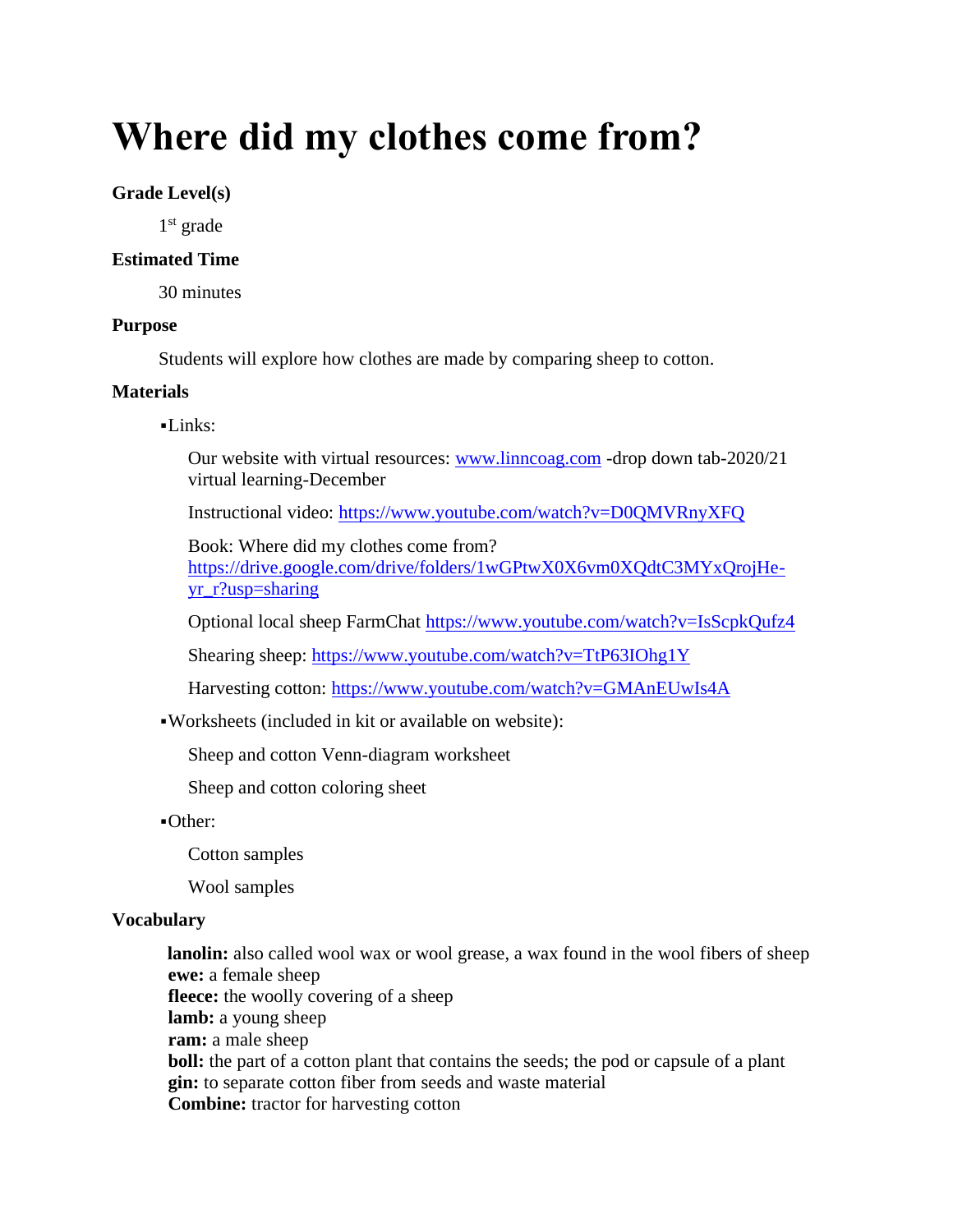**Bale:** cotton wrapped in a tight round bale

#### **Interest Approach – Engagement**

- 1. Ask the students, "What produces wool?" "What produces cotton?" Once they identify that sheep produce wool and a plant produces cotton ask, "What is wool used for?" What is cotton used for?
- 2. If possible, point out any clothing, socks, or coats in the room that are made of wool and cotton. You may also provide a sample of wool and cotton for the students to see and touch.

#### **Background - Agricultural Connections**

Wool played an important role in colonial America. Before the Revolutionary War, most of the finest textiles and fashionable styles were imported from Great Britain. Many colonists wanted to produce their own clothing and textile goods. Wool and linen were the most common materials used. **Homespun** clothes, clothes that were produced by the colonists, reduced the amount of clothing that had to be bought from England.

Sheep are grazing animals. A male sheep is called a **ram**. A female sheep is called a **ewe** (pronounced "you"). A baby sheep is called a **lamb**. Lambs are born in the spring. Ewes often have twin lambs; occasionally, they will have triplets. If the mother cannot give her lambs enough milk, a **shepherd** may decide to raise the lamb on a bottle. These lambs are often called "bum lambs". When sheep are bottle-fed, they become very tame. It is very important to **shear** sheep before their lambs are born. It can be difficult for the new lambs to drink milk with a lot of **wool** in the way. Sheep shearing is a unique job. It is generally performed by a professional shearer. It takes a whole year for a sheep to grow a heavy **fleece**.

Cotton production increased across the South following the invention of the cotton gin. At the same time, factories that could process cotton were being built across the north. Unlike wool, which is a very long and scale-like fiber, cotton is a short and smooth fiber. These physical differences make wool easier to spin into thread than cotton, either by hand or by machine. Spinning cotton by hand is time consuming and difficult. Wool, and to some extent linen, was the fabric of choice until machine technology made the production of cotton thread viable. Cotton production in the South was only economical or possible with the manufacturing industry of the North. The Southern economy had virtually no manufacturing and was based solely on production.

Cotton requires a long, warm growing season, meaning it cannot be grown in colder, northern climates. Today, cotton is grown across the southern United States from Virginia to California. Cotton also requires ample water but grows well in the arid southwest with modern irrigation technology.

#### **Procedures**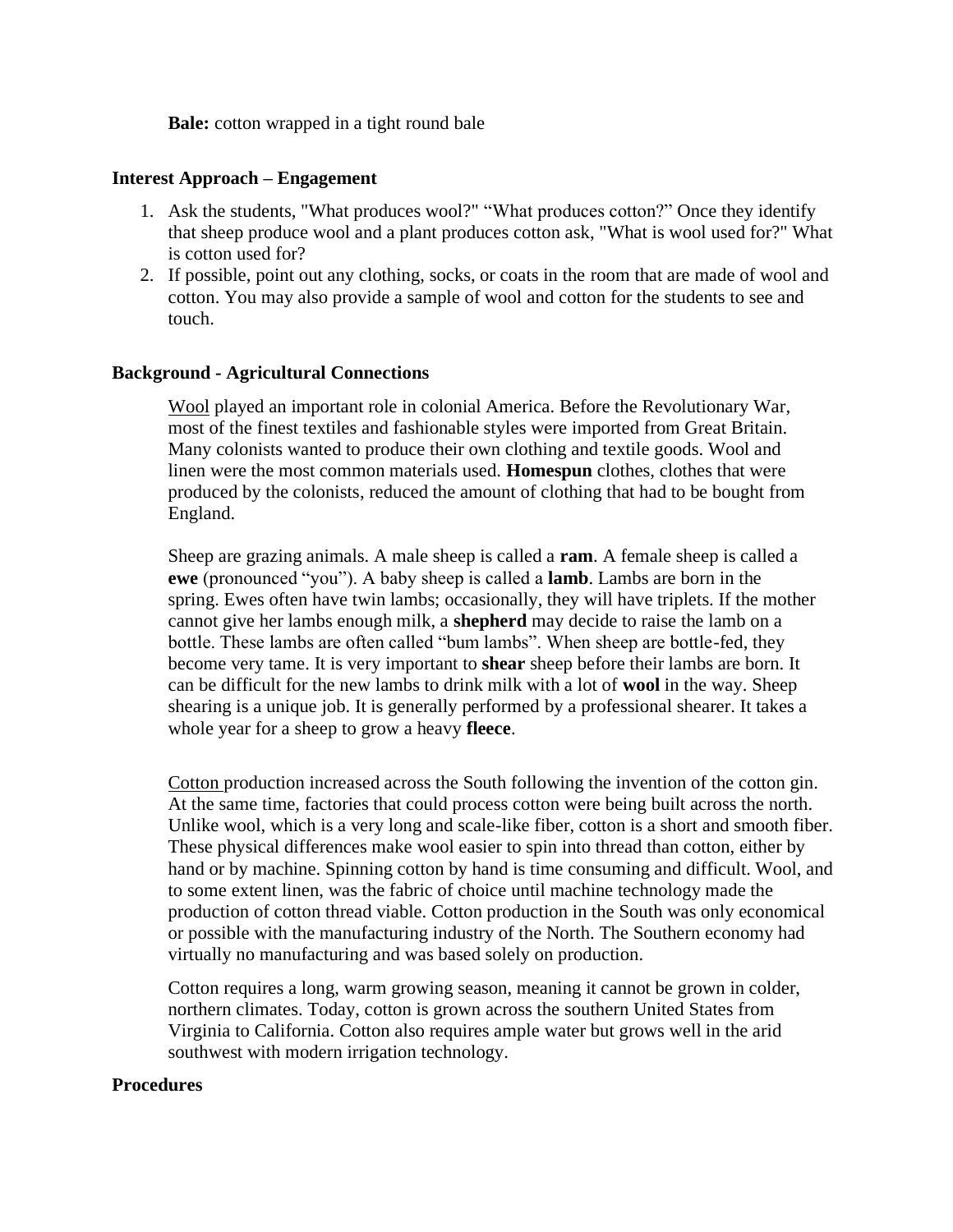- 1. Read or watch the video read-aloud "Where did my clothes come from?" Review with the students- what did they learn? How are clothes made? Explain to the students that today we are going to compare cotton to wool.
- 2. Watch the instructional video provided above if opting out for zoom call.
- 3. Watch the sheep shearing and cotton harvest video. Ask the students to brainstorm how cotton and wool are similar and different.
- 4. Pass out the sheep and cotton Venn-diagram worksheet. Instruct the student to cut out the pictures and place them in sheep, cotton or both. Review as a class on the white board or document camera.
- 5. Three additional activities (demonstrated in instructional video):
	- Cotton seed counting-ask the students to predict how many seeds are in each boll. After recording their predictions, allow time for any students who would like to hand gin the cotton (\*tip: demonstrate to the students how to pull the fibers away from the seeds- you can feel the seeds in each clump of cotton).
	- Wool bracelet: cut a piece of wool arm's length and use the spinning stick to loop one end around the elbow of the stick. Hold the end tight and drag your fingers to the other end and begin spinning the wool. Tie to student's wrist.
	- Sheep and cotton coloring sheet

## **Organization Affiliation**

Combination of King Cotton and Wool to Wheel from National Ag in the Classroom Lesson Matrix-modified by Morgan Hibbs

## **Agriculture Literacy Outcomes**

Identify plants and animals grown or raised locally that are used for food, clothing, shelter, and landscapes (T5.K-2.d)

Recognize that agriculture provides our most basic necessities: food, fiber, energy and shelter (T3.K-2.b)

Explain how farmers work with the lifecycle of plants and animals (planting/breeding) to harvest a crop (T2.K-2.a)

Identify animals involved in agricultural production and their uses (i.e., work, meat, dairy, eggs)  $(T2.K-2.b)$ 

Recognize and identify examples of simple tools and machines used in agricultural settings (T4.K-2.b)

## **Iowa/ Common Core Standards**

K-LS1: From Molecules to Organisms: Structures and Processes

Use observations to describe patterns of what plants and animals (including humans) need to survive.